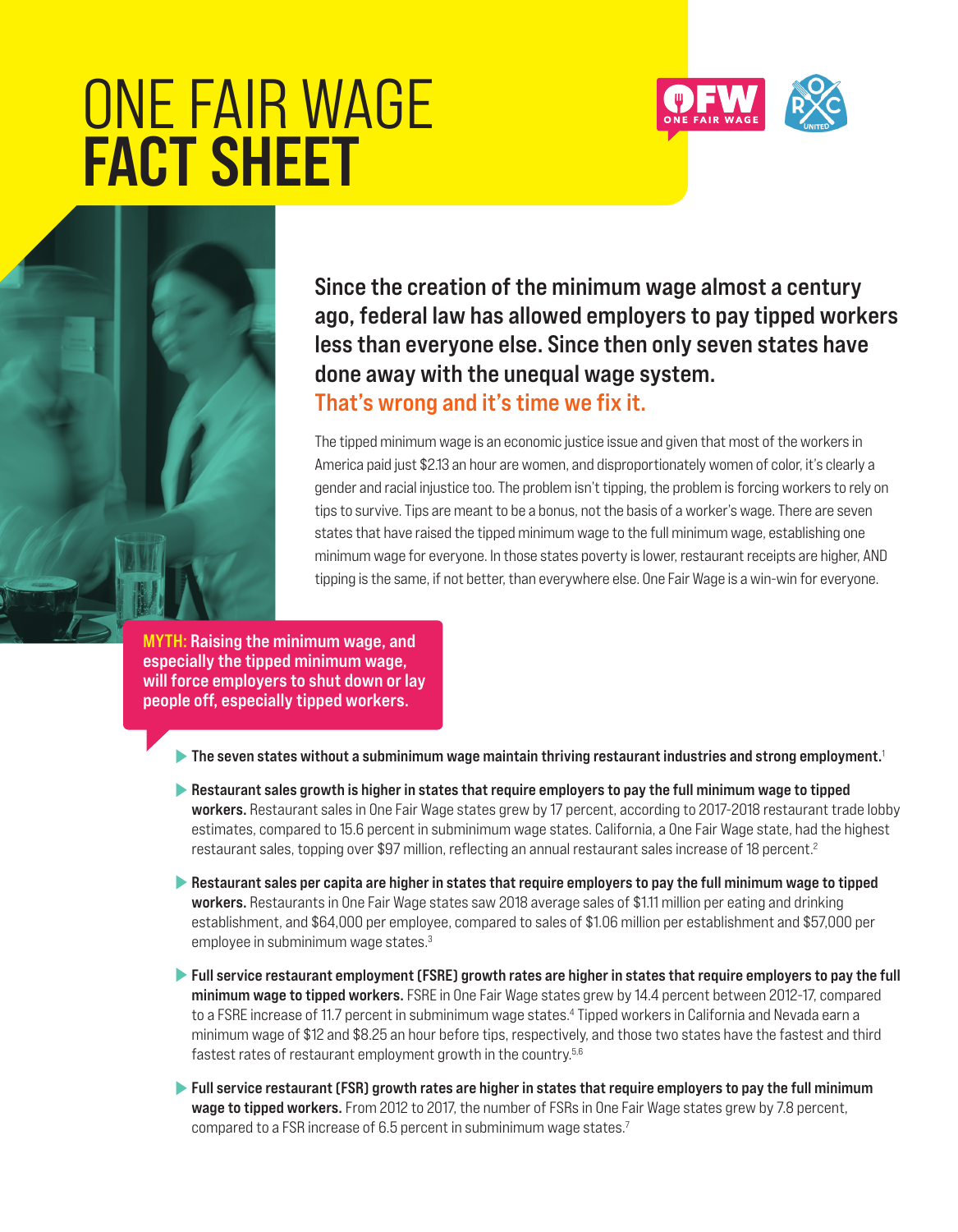MYTH: Raising the minimum wage, and especially the tipped minimum wage, will force employers to raise menu prices.

Food costs would only go up by 25¢ a day for the average American household if the tipped minimum wage was raised to a full regular minimum wage of \$15.00 and all of the costs were passed along to the consumer, $^{\rm 8}$  or as little as a dime for every \$5.00 in sales. $^{\rm 9}$ 

MYTH: Tipped workers are doing just fine and earning high wages, and those that aren't are just young workers who need training more than money.

- Unfortunately, most tipped workers are not as fortunate as the workers in upscale or casual fine-dining establishments.
- According to official government data from the Bureau of Labor Statistics, drawn from surveys of employers, the median wage for a server is \$10.01. The highest earning servers, those at the top 10 percent of all earners, earn \$19.33 an hour including tips. Among the seven states with no tipped minimum wage, Washington state employers report the highest median wage for servers at \$12.46, and California employers report a median wage of \$12.07, including tips.<sup>10</sup>
- Restaurants such as IHOP, Applebee's, and Darden are prominent in the full service industry, and are responsible for the lowest wages. Darden reports it pays 20% of its workforce only \$2.13 per hour.<sup>11</sup>
- Sixty-nine percent of servers are women, and many of these women work at restaurants **like the IHOP and Applebee's.** Women's prominence in the industry means they carry a high poverty burden. Tipped workers live in poverty at more than twice the rate of the overall workforce, and tipped restaurant workers at two-and-a-half times the rate.<sup>12</sup>
- Servers also rely on food stamps at more than one-and-a-half times the rate of the general working population.<sup>13</sup>
- More than 65 percent of tipped workers are above age 24; the median age is 30. $^{14}$
- More than 30 percent of tipped workers are parents; more than 36 percent of tipped women workers are mothers and nearly half of those mothers are single moms.<sup>15</sup>

EMPLOYER CONCERN: The law says employers have to make sure tips bring tipped workers up to the full minimum wage. Why not just enforce the law?

- Infortunately, that law is regularly violated. The restaurant industry is the largest employer of workers who earn less than the minimum wage.<sup>16</sup> An investigation by the Department of Labor found that nearly 84% of investigated restaurants had some sort of wage and hour violation.<sup>17</sup>
- Major chains such as Darden routinely settle cases of wage theft for millions of dollars. In a recent case, TGI Friday's agreed to settle a wage lawsuit for \$19.1 million dollars.<sup>18</sup>

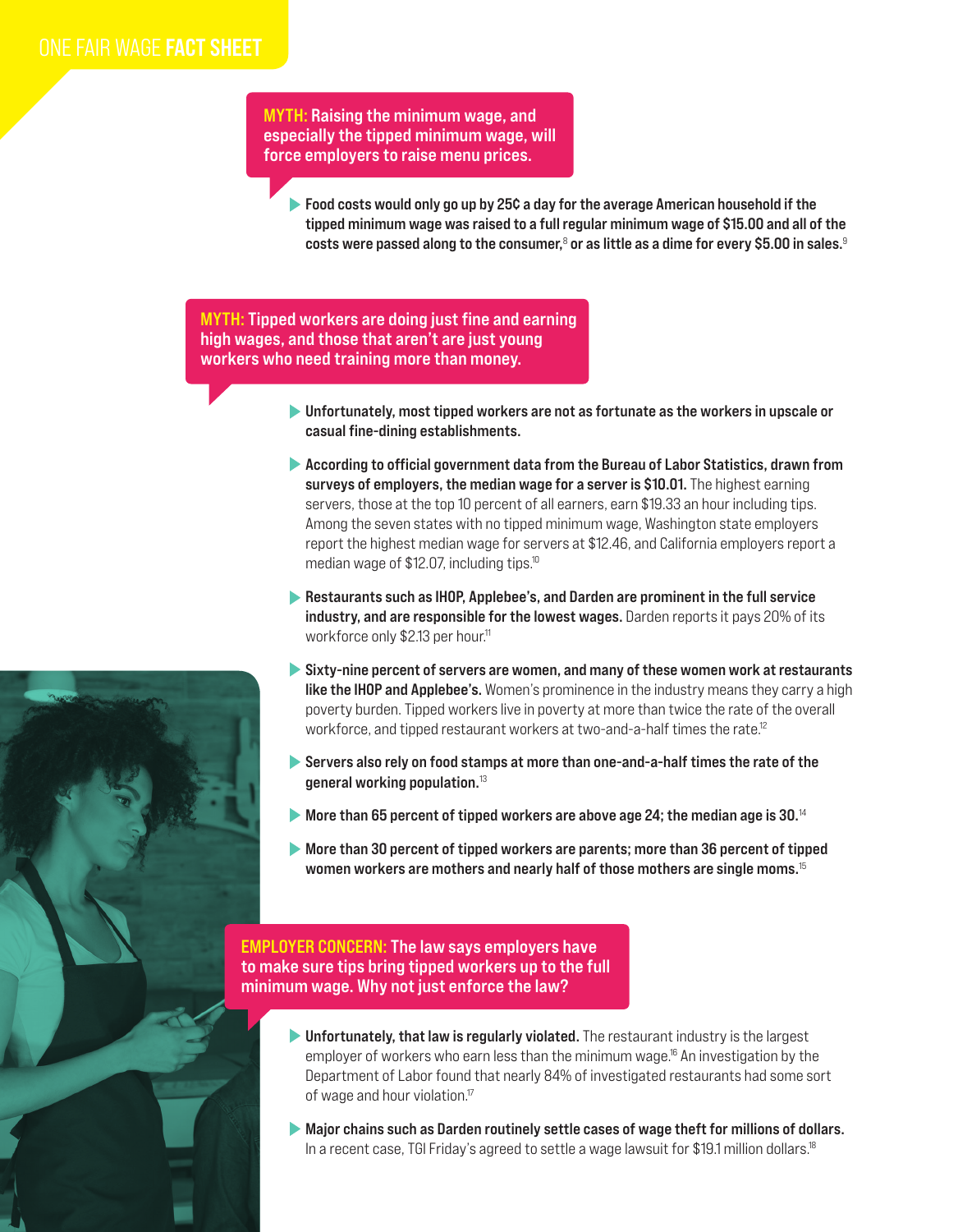MYTH: Raising the minimum wage for tipped workers would be unfair to back-of-house employees, who make a lot less (and who tend to be immigrants and minorities).

Unfortunately, most tipped workers are not as fortunate as the workers in fine dining restaurants; the national median wage for servers, including tips, is 33 cents lower than the national median wage for dishwashers.<sup>19</sup>

In most markets, back-of-the-house employees earn more than the minimum wage. In Washington and California, employers report that short-order cooks earn a median wage of \$12.25 and \$12.32, respectively; dishwashers earn a median of \$11.99 and \$11.20 in those states, respectively. Nationally, short-order cooks earn a median wage of \$10.93, and dishwashers earn \$10.34 per hour.<sup>20</sup>

Most servers do not make high incomes, despite their tips (i.e. most servers are not fine dining servers). Per the Bureau of Labor Statistics, employers report the median wage for servers is 33 cents lower than it is for dishwashers. Across the country, in 42 states the median wage for restaurant workers, including back-of-the-house workers, is higher than the median wage for servers.<sup>21</sup>

MYTH: Employees will no longer have the readily available funds that come from tips.

**Tipped workers in all of the One Fair Wage states** continue to earn significant income in tips. Customers leave on average around 16 percent in tips in both One Fair Wage and subminimum wage regions.<sup>22</sup>

 $\blacktriangleright$  An analysis of tens of millions of transactions by the credit card service, Square, found that tips vary, on average, from a low of 14.9 percent in Washington, D.C. to a high of 17.1 percent in Alaska, which has one wage for all workers.<sup>23</sup>

Tipping amounts reported by workers do not statistically **Example 1 yeary between One Fair Wage and subminimum wage** regions. However, among higher earners, servers in equal treatment cities report higher wages and higher tips than their counterparts in unequal treatment states. Servers earn the highest tips in San Francisco, higher than in other major metropolitan areas.<sup>24</sup>

#### MYTH: Customer service will be worse when workers are not motivated by tips.

Cornell University, which has the foremost School of Hospitality Management in the country, has found the opposite to be true: in a study of 1,100 restaurant employers, Cornell found that employers can cut their employee turnover almost in half with higher wages and better benefits. They also found that workers in 'high road' restaurants had higher employee morale, investment, and productivity, and were thus able to provide better service.25

#### MYTH: Raising the minimum wage increases likelihood of automation and job loss in restaurants.

- Automation is a challenge to many service industries, but it is being driven and implemented primarily on the basis of various technology platforms getting cheaper, more flexible, and more widely available. The implementation of self-ordering systems in restaurants does not correlate to regional minimum wage rises.26
- According to Technomic, a research group focused on the restaurant industry, labor savings are at the bottom of the list of reasons restaurants are implementing selfservice systems. The primary utility of these systems is to increase check sizes and offer an opportunity to collect customer feedback — efficiencies that could result in greater employment.<sup>27</sup>
- $\blacktriangleright$  By way of example, the introduction of ATMs was predicted to reduce the number of bank teller jobs but instead ATMs made it cheaper for banks to open branches, resulting in an increase in the number of teller jobs to match the increase in banking transactions and the continued need for quality customer service.<sup>28</sup> A similar effect appears to be taking place at Panera Bread, where self-order kiosks resulted in new-hires to respond to an increase in demand.<sup>29</sup>
- The most robust research on the restaurant employment effects of minimum wage increases find no loss of employment as a result of wage increases and suggests that minimum wage increases are largely absorbed by small price increases, as well as by turnover cost savings.<sup>30</sup>